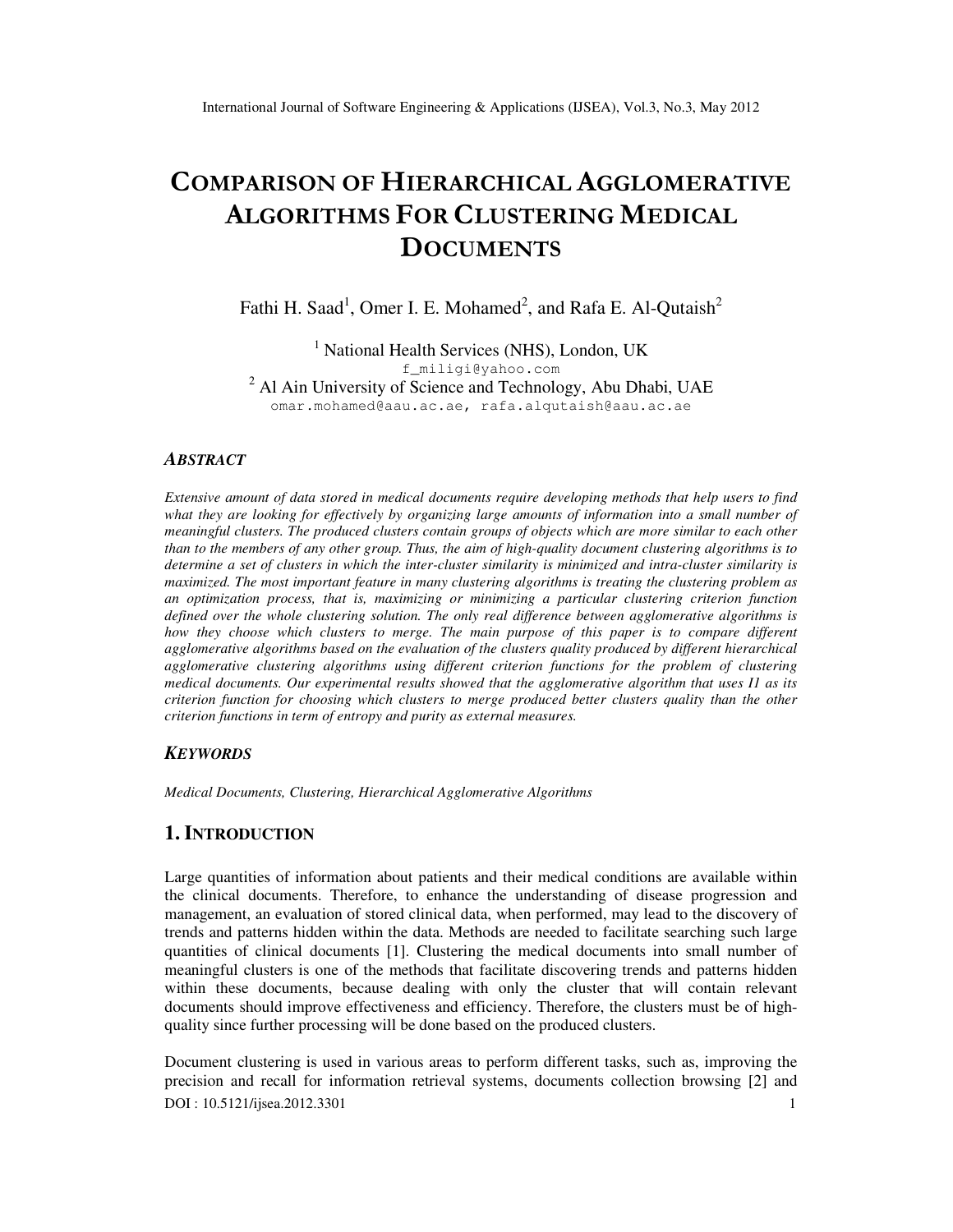automatic generation of documents' hierarchical clusters [3]. The hierarchical clustering produces nested sequence of partitions between one cluster at the top and clusters of individual points at the bottom [4]. The output of hierarchical clustering is a tree that graphically displays the merging process and the intermediate clusters called '*dendrogram'*.

One of the agglomerative algorithm features is that it is a bottom-up approach since it begins with the objects as individual clusters and then repeatedly merges any two most similar clusters until a single all-inclusive cluster is acquired  $[1, 2, 4, 5, 6, 16, 19, 21]$ . The pair of clusters to be merged at each step are determined by:

- 1. Different clustering criterion functions such as *I1*, *I2*, ε*1*, *G1*, *H1* and *H2* which can be converted into cluster selection scheme for agglomerative clustering algorithm [16].
- 2. Traditional selection schemes such as *single-link*, *complete-link* and *UPGMA*.
- 3.

This paper focuses on comparing different agglomerative algorithms that use criterion functions to choose which clusters to be merged for the problem of clustering medical documents. The comparison will be based on evaluating the quality of the produced clusters using two external similarity measurements which are entropy and purity. Six criterion functions will be included in this comparison *I1*, *I2*,  $\varepsilon$ *l*,  $G$ *l*,  $H$ *l* and  $H$ *2* in addition to the three traditional selection schemes *single-link*, *complete-link* and *UPGMA*.

The rest of this paper will be organized as follows. Section 2 provides some information on vector-space model which used to represent the documents. Section 3 describes the calculation of the similarity between documents. Section 4 describes the six criterion functions as well as three traditional selection schemes. Section 5 provides detailed information about the medical documents used in the experiment. Section 6 explains the cluster quality measures used for the evaluation of produced clusters. Section 7 provides detailed description of the methodology. Summary of the experimental results obtained are described in section 8. Section 9 describes the comparison and discussion of some observations from the experimental results. Finally, section 10 which provides concluding remarks.

# **2. THE VECTOR SPACE MODEL**

The different clustering algorithms used in the comparison use vector-space model for representation of the documents. In this model, the document d in the term space is considered to be a vector. The *Term-Frequency* (TF) vector represents each document,

$$
d_{tf} = (tf_1, tf_2, ..., tf_n),
$$

where *tf<sub>i</sub>* denotes the frequency of the *i*th term in the document. But some terms appear frequently in many documents have limited discrimination power, so these terms must be de-emphasized [7]. To refine this model, weighting each term based on its *Inverse Document Frequency* (IDF) in the documents. This is calculated by multiplying the frequency of each term *i* by log*(N/dfi)*, where *N* is the total number of documents in the collection, and  $df_i$  is the number of documents that contain the *i*th term, so the *tf-idf* representation of the document is defined as:

$$
dfidf = (tf1 \log(N/df1), tf2 \log(N/df2), \ldots, tfm \log(N/dfm))
$$

It normalizing the length of each document vector, so that it is of unit length (i.e.  $||dt/df|| = 1$ ) to account for different lengths' documents.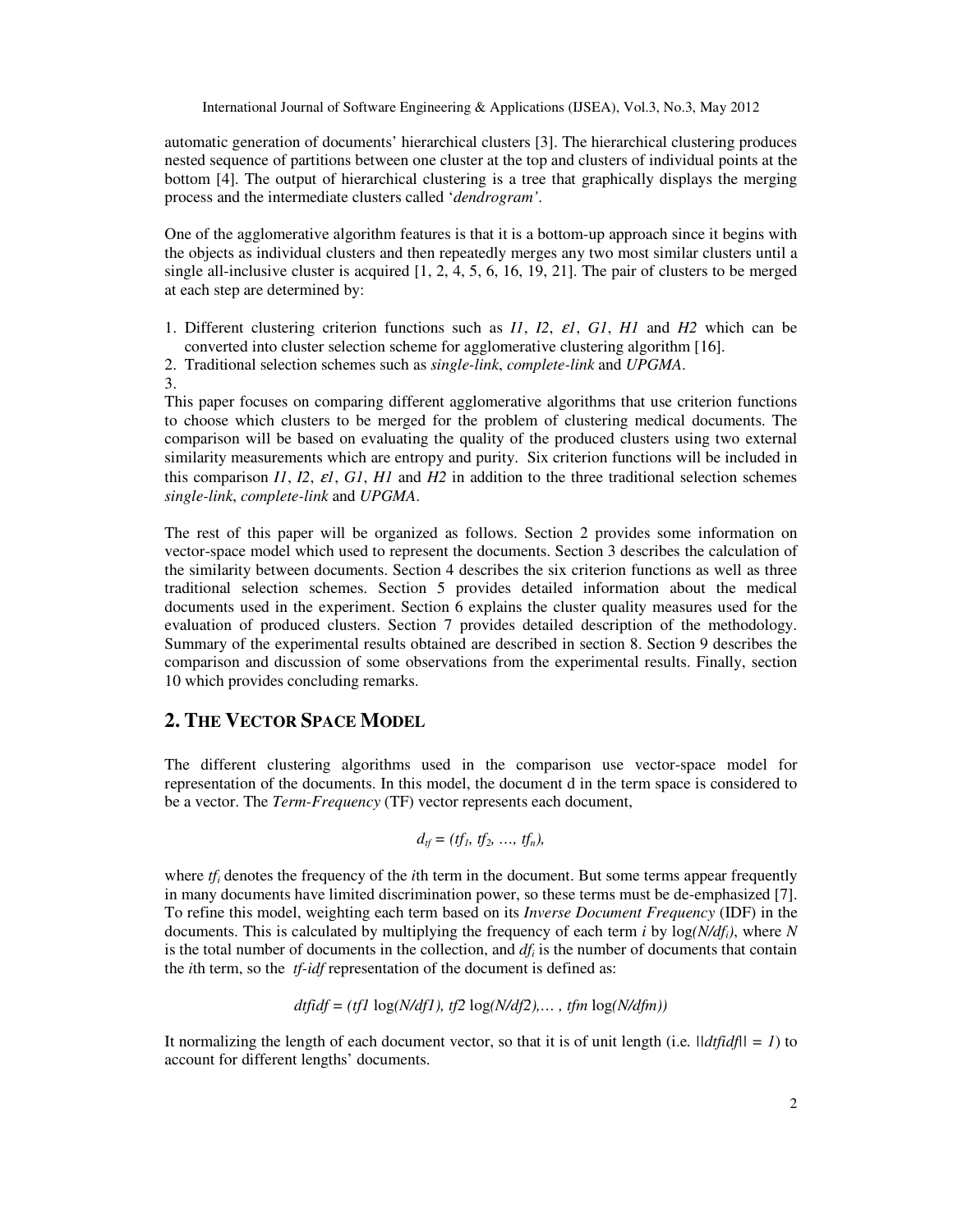## **3. SIMILARITY MEASURES**

When clustering algorithm is used, the similarity between two documents must be measured. There are many similarity measures such as *Tanimoto* [17], *cosine* [1, 4, 7, 18], *correlation coefficient* [15, 32], *Euclidean distance* [6, 7, 15, 32] and *extended Jaccard coefficient* [15, 32]. In the vector-space model, the *cosine* similarity is the most commonly used method to compute the similarity between two documents  $d_i$  and  $d_j$  [1, 4], which is defined as:

$$
\cos(d_i, d_j) = \frac{d_i^{\ t} d_j}{||d_i|| ||d_j||}
$$

This equation will become  $cosine(d_i, d_j) = d_i^t d_j$  if the documents vectors are of unit length; and in this case this measure becomes one if the documents are identical, and zero if there is nothing in common between them. The composite vector  $D<sub>S</sub>$  of set of documents *S* and their corresponding vector representation is the sum of all documents vectors in  $S$  [4, 7, 19] and defined as:

$$
D_{S} = \sum_{d \in S} d
$$

The centroid vector  $C<sub>S</sub>$  is the vector obtained by averaging the weights of different terms in the set of documents S [4, 7, 19] and defined as:

$$
C_s = \frac{D_s}{|S|}
$$

# **4. CLUSTERING CRITERION FUNCTIONS**

As we mentioned earlier, the main objective of this paper is to compare different agglomerate algorithms that use different criterion functions in order to find the best one that produce highquality clusters for medical documents. Karypis [8] state clearly in his technical report that "*the choice of the right criterion function depends on the underlying application area, and the user should perform some experimentation before selecting one appropriate for his/her needs*".

There are six clustering criterion functions that can be classified in to four groups: *internal*, *external*, *graph-based* and *hybrid*. The three traditional selection schemes *single-link*, *completelink* and *UPGMA* can only be used within the context of agglomerative clustering.

# **4.1. Internal Criterion Functions**

This kind of criterion functions does not take into account the documents assigned to different clusters. Such internal criterion function focuses in creating a clustering solution that optimizes a particular criterion function which is defined over the documents that are part of each cluster [1, 4, 7].

The first internal criterion function maximizes the average pairwise similarities summation between the documents assigned to each cluster, and the size of each cluster determines the weight. Measuring the similarity between two documents using the cosine function then the clustering solution must optimize the following criterion function [4]: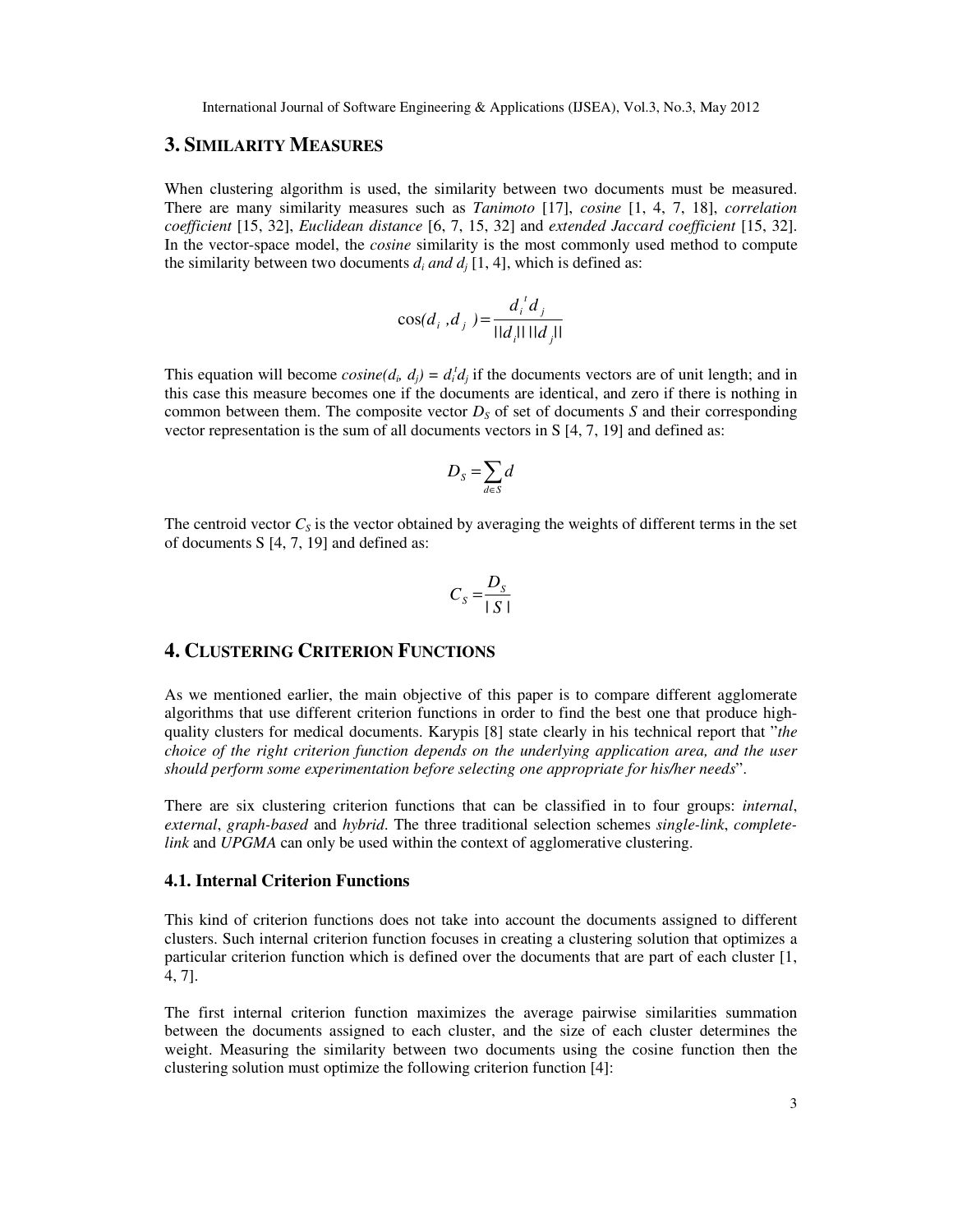maximize 
$$
I_1 = \sum_{r=1}^{k} n_r \left( \frac{1}{n_r^2} \sum_{d_i, d_j \in S_r} \cos(d_i, d_j) \right) = \sum_{r=1}^{k} \frac{\|D_r\|^2}{n_r}
$$

where  $n_r$  is the number of documents in cluster *r*. and  $D_r$  is the composite vector of cluster *r*. The second criterion function attempts to find the clustering solution that maximizes the similarity between each document and the cluster's centroid. Using the cosine function to measure the similarity between a document and a centroid, the criterion function becomes [7]:

maximize 
$$
I_2 = \sum_{r=1}^k \sum_{d_i \in S_r} \cos(d_i, C_r) = \sum_{r=1}^k \sum_{d_i \in S_r} \frac{d_i^{\ t} C_r}{|| C_r ||} = \sum_{r=1}^k \frac{D_r^{\ t} C_r}{|| C_r ||} = \sum_{r=1}^k \frac{D_r^{\ t} D_r}{|| D_r ||} = \sum_{r=1}^k || D_r ||
$$

where  $C_r$  is centroid of the cluster  $r$ .

### **4.2. External Criterion Function**

The external criterion functions emphasises on optimizing a function based on the difference between various clusters. For many problems this criterion function has trivial solutions that can be achieved by assigning to the first  $k - 1$  clusters a single document that shares very few terms with the rest, and then assigning the rest of the documents to the *k*th cluster [4].

The aim of the external criterion function is to minimize the cosine between the centroid vectors of each cluster and centroid vector of the entire collection. Thus, this will increase the angle between them as much as possible. Based on the cluster size, the contribution of each cluster is weighted. The external criterion function was motivated by multiple discriminant analysis and is similar to minimizing the trace of the between-cluster scatter matrix [7], the external criterion function defined as:

minimize 
$$
\varepsilon_1 = \sum_{r=1}^k n_r \frac{D_r^T D}{\| D_r \|}
$$

where *D* is the composite vector of the entire document collection.

#### **4.3. Hybrid Criterion Functions**

The internal criterion tried to maximize various measures of similarity over the documents in each cluster, and the external criterion tried to minimize the similarity between the cluster's documents and the collection. To simultaneously optimize multiple individual criterion functions, various clustering criterion function can be combined to define a set called *hybrid* criterion functions [4, 7].

There are two hybrid criterion functions. The first one obtained by combining criterion  $I_i$  with  $\varepsilon_i$ and defined as:

maximize 
$$
H_1 = \frac{I_1}{\varepsilon_1} = \frac{\sum_{r=1}^k ||D_r||^2 / n_r}{\sum_{r=1}^k n_r D_r^T D / ||D_r||}
$$

The second is obtained by combining  $I_2$  with  $\varepsilon_1$  and defined as: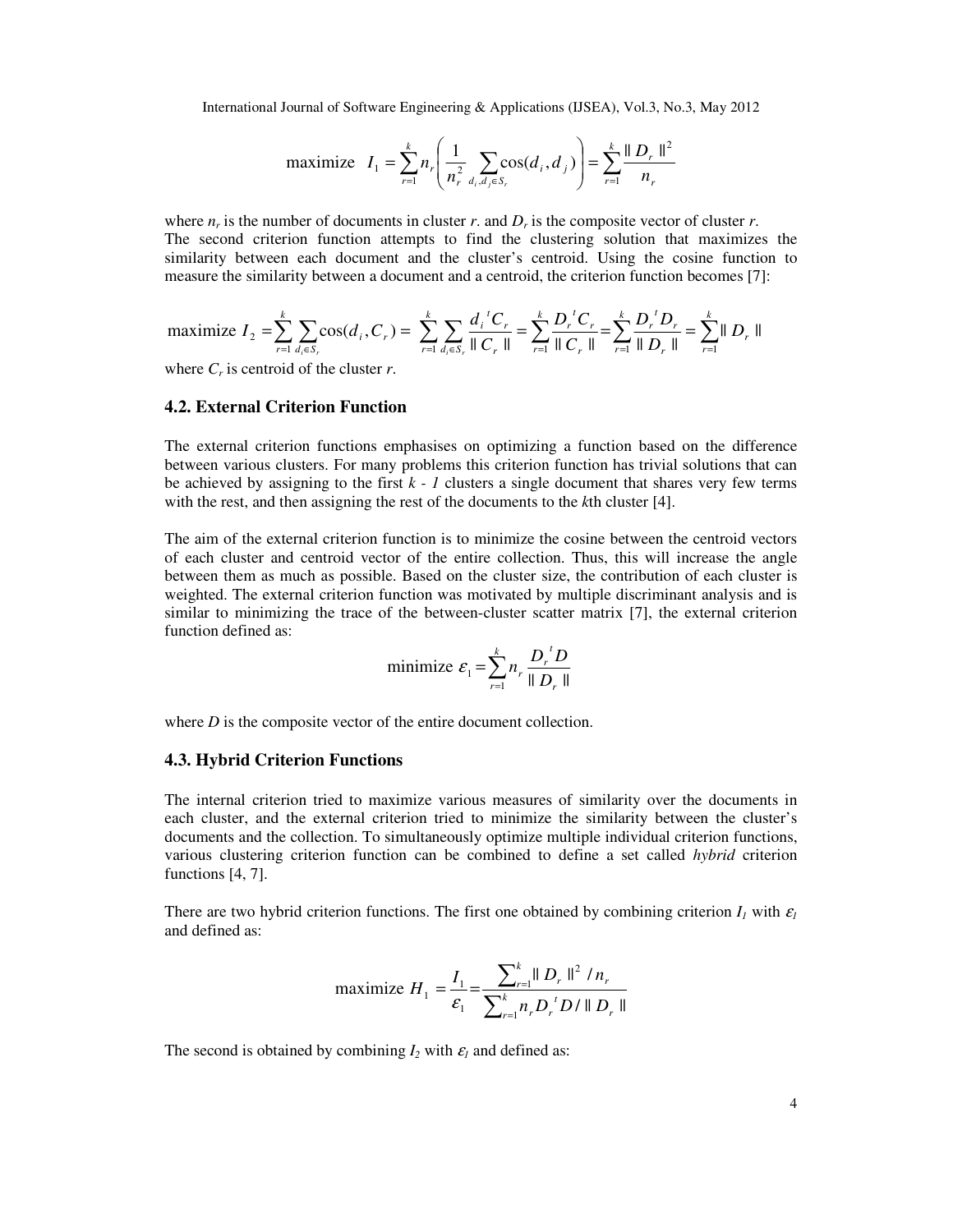maximize 
$$
H_2 = \frac{I_2}{\varepsilon_1} = \frac{\sum_{r=1}^{k} ||D_r||}{\sum_{r=1}^{k} n_r D_r^T D / ||D_r||}
$$

### **4.4. Graph-Based Criterion Function**

To view the relations between the documents, the Similarity graph is used as an alternative way. The similarity graph  $G<sub>s</sub>$  for a given collection of n documents is obtained by modelling each document as a vertex. The Graph-Based criterion method can be used to view the clustering process as partitioning the documents into groups by minimizing the edge-cut of each partition [4, 7]. If this criterion function used the cosine function to measure the similarity between the documents, then it will be defined as:

minimize 
$$
G1 = \sum_{r=1}^{k} \frac{D_r^T D}{||D_r||^2}
$$

### **4.5. Criterion Functions for Agglomerative Algorithms**

This algorithm uses each document as an individual clusters, and then repeatedly joins the most similar two clusters using definition of cluster similarity or distance until there is only one cluster. Thus, agglomerative algorithm builds the tree from bottom toward the top. There are three cluster selection scheme summarized as follows

*Single-link scheme* is used to measure the distance between two clusters; that is, by taking the *minimum* of the distances between all pairs of patterns drawn from the two clusters (one pattern from the first cluster, the other from the second). The single-link algorithm suffers from chaining effects and it produces clusters that are straggly or elongated in case of noisy patterns, but it can works well on data sets that are well-separated, chain-like and have concentric clusters [6, 21]. The similarity between two clusters  $S_i$  and  $S_j$  is given by:

$$
Sim_{single-link}(S_i, S_j) = \max_{d_i \in S_i, d_j \in S_j} \{ \cos(d_i, d_j) \}
$$

*Complete-link scheme* measures the distance between two clusters by the *maximum* of all pairwise distances between patterns in two clusters. The complete-link algorithm produces tightly bound or compact clusters but it cannot extract concentric clusters [6, 21] the similarity between two clusters  $S_i$  and  $S_j$  is computed as follow:

$$
Sim_{complete-link}(S_i, S_j) = \min_{d_i \in S_i, d_j \in S_j} \{ \cos(d_i, d_j) \}
$$

*The UPGMA scheme* measures the distance between two clusters by computing the *average* distance between all pairs of documents in the two clusters. Same as complete linkage, this method performs quite well when the objects form distinct 'clumps' [6, 11, 21]. The similarity between two clusters  $S_i$  and  $S_j$  is computed as follow:

$$
sim_{UPGMA}(S_i, S_j) = \frac{1}{n_i n_j} \sum_{d_i \in S_i, d_j \in S_j} cos(d_i, d_j) = \frac{D_i^T D_j}{n_i n_j}
$$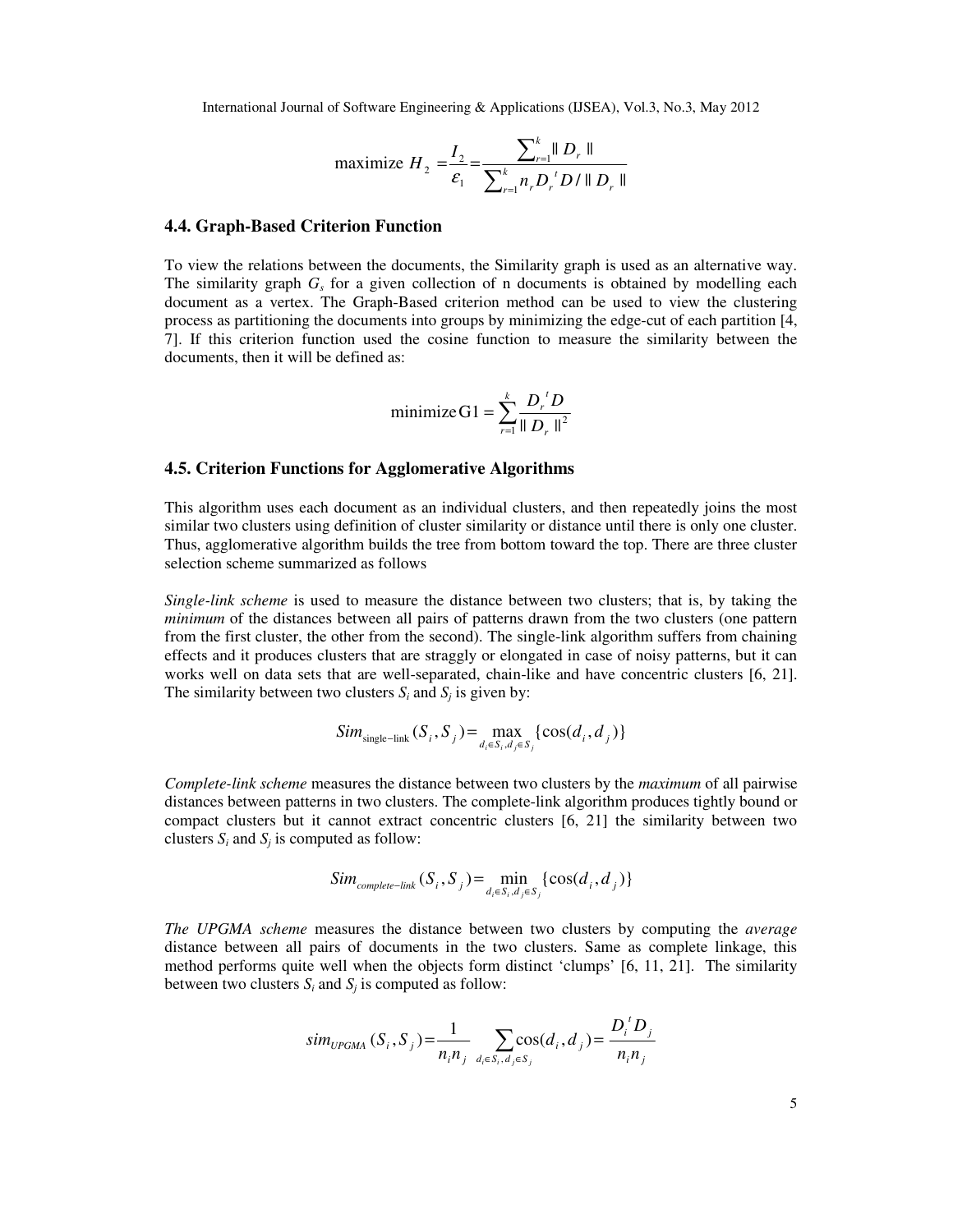# **4. DATA SET**

Five datasets have been used as in Table 1. Information about colonoscopy procedures is included in the data set which is called 'colo'. Colonoscopy is refers to the passage of the 'colonoscope' to the entire large intestine, from the lowest part which is the caecum through the colon to the small intestine. Medical problems such as bleeding, colon cancer, polyps, colitis… etc. can be checked by colonoscopy [22, 23, 24, 25]. The data sets 'Endo\_1', 'Endo\_2' and 'Endo\_3' contain information about upper GI endoscopy procedures. Upper GI endoscopy sometimes called EGD (esophagogastroduodenoscopy). However, from the 'mouth' through the 'oesophagus' to the 'stomach' and part of the small 'intestine' (duodenum) is called the upper gastrointestinal tract. Endoscopy is a visual examination of the upper intestinal using endoscope. The aim of endoscopy is to discover the reason of swallowing difficulties, abdominal pain, chest pain … etc. [26, 27]. Information about the 'sigmoidoscopy' procedure is included in the last data set which is called 'Sigmoid'. Also, the visualisation and examination of inside the rectum and sigmoid colon is called 'sigmoidoscopy' and it using endoscope. The reason for performing 'sigmoidoscopy' is to diagnose the cause of certain symptoms such as bleeding, diarrhea, pain…etc. [28, 29, 30, 31]. After each colonoscopy, endoscopy or sigmoidoscopy procedure, the 'endoscopist' writes detailed report about the current status of the examined part and the result of the procedure itself.

We have removed stop words from all data sets using stop-list contains the common words such as 'are', 'be', 'do'. The Porter's suffix-stripping algorithm is used to stem words [14]. The words considered being same words if they share the same stem. The class labels of all different data sets are generated by Doc2Mat [13]. The largest data set contains 3151 documents and the smallest data set contains 2105 documents.

| Data    | <b>Source</b>                         | # of<br><b>Document</b> | # of<br><b>Terms</b> | # of<br><b>Classes</b> |
|---------|---------------------------------------|-------------------------|----------------------|------------------------|
| Colo    | Norfolk & Norwich University Hospital | 2158                    | 1494                 | 8                      |
| Endo 1  | Norfolk & Norwich University Hospital | 2113                    | 802                  | 5                      |
| Endo 2  | Norfolk & Norwich University Hospital | 3151                    | 1004                 | 9                      |
| Endo 3  | Norfolk & Norwich University Hospital | 3006                    | 1157                 |                        |
| Sigmoid | Norfolk & Norwich University Hospital | 2105                    | 1883                 | 13                     |

Table 1. The data sets summery.

# **6. CLUSTER QUALITY EVALUATION**

There are two types of cluster quality measurement that allow comparing different set of clusters without reference to external knowledge, this type of measures are called *internal quality* measures. The second type of measures evaluates how well the clustering is working by comparing the group produced by different clustering techniques to the classes. This type of measures is called *external quality* measure. There are two external measures will be used in this paper entropy [1, 4, 7, 12] and purity [4, 7]. The best criterion function that performs better than other criterion functions using these three similarity measures, thus, we will be confident that this criterion function is the best for the situation being evaluated.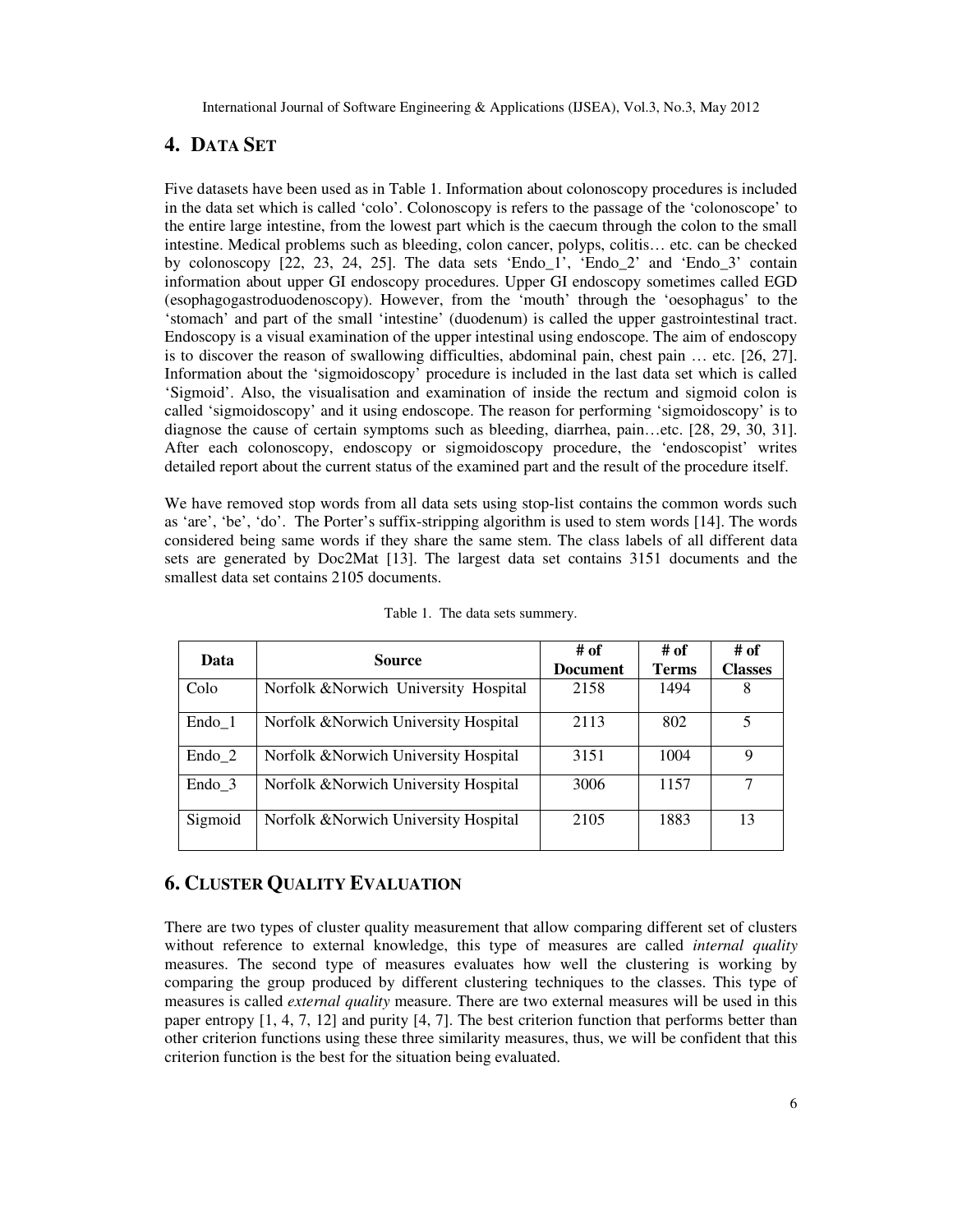## **6.1. Entropy**

As we mentioned earlier, entropy is one of the external similarity measures of quality of clusters. The best clustering solution will be the one that leads to clusters that contain documents from only a single class, in which case the entropy will be zero. Generally speaking, the better clustering solution is accomplished when the entropy values are small [1, 4, 7, 12]. With Entropy, we can measure how the different documents classes are distributed within each class. First, the class distribution is calculated for each cluster; then this class distribution will be used to calculate the entropy for each cluster according to the following formula:

$$
E_j = -\sum_i p_{ij} \log(p_{ij})
$$

Where  $p_{ij}$  is the probability that a member of cluster *j* belongs to class *i* and then the summation is taken over all classes. After the entropy is calculated the summation of entropy for each cluster is calculated using the size of each cluster as weight. In other words, the entropy of all produced clusters is calculated as the sum of the individual cluster entropies weighted according to the cluster size, and defined as:

$$
E_{SC} = \sum_{j=1}^{m} \frac{n_j \cdot E_j}{n}
$$

where  $n_i$  is the size of cluster *j*, *n* is the total number of documents, and *m* is the number of clusters.

### **6.2. Purity**

The *purity* measures the extent to which each cluster contained documents from primarily one class. In general, the better clustering solution is accomplished when the values of purity are large [4, 7]. In similar entropy way, the purity of each cluster is calculated as:

$$
P(S_r) = \frac{1}{n_r} \max_i(n_r^i)
$$

where  $S_r$  is a particular cluster of size  $n_r$ . The purity of all produced clusters is computed as a weighted sum of the individual cluster purities and is defined as:

$$
Purity = \sum_{r=1}^{k} \frac{n_r}{n} P(S_r)
$$

# **7. THE METHODOLOGY**

The clustering method used in this experiment is agglomerative. We used the most common similarity measure between documents which is cosine. There are number of schemes to choose which cluster to split [8]. The suitable number of clusters is 5 clusters calculated using SAS Text Miner which is tool in SAS Enterprise Miner [15]. In this experiment, 5-, 10-, 15-, and 20 clusters were obtained for each one of the different datasets. The quality of the obtained clusters will be measured by *entropy* and *purity*.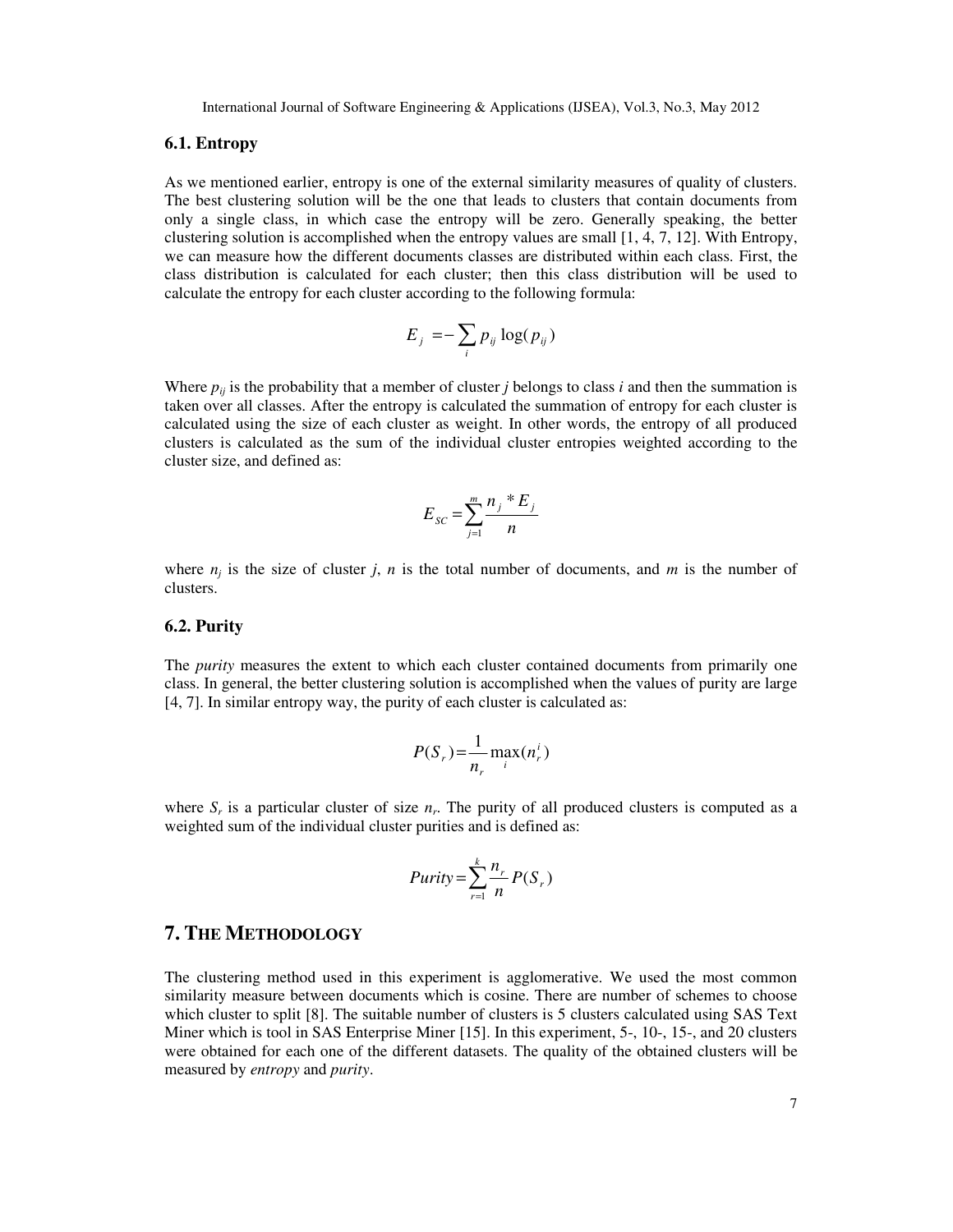# **8. RESULTS**

The detailed results showed that the selection schemes *single-link* and *UPGMA* are the worst because they produced very poor clusters for all data sets. For this reason those two selection schemes are exempted from the comparison. *Single-link* assigned over 91% of the documents in one cluster and in some data sets over 99%, where as *UPGMA* is slightly better the *single-link* but also it assigned over 77% of the documents in one cluster. The values illustrated in Table 2 are the percentages of the documents that assigned to one cluster.

|                   |      |      | Single-Link |      | <b>UPGMA</b> |      |      |      |  |
|-------------------|------|------|-------------|------|--------------|------|------|------|--|
|                   | 5    | 10   | 15          | 20   | 5            | 10   | 15   | 20   |  |
| Colo              | 99.8 | 99.6 | 99.4        | 99.1 | 98.8         | 96.3 | 93.1 | 77   |  |
| Endo1             | 94.5 | 94.3 | 94          | 93.8 | 98.5         | 91.6 | 83.7 | 78.7 |  |
| Endo <sub>2</sub> | 93.8 | 93.7 | 93.5        | 93.2 | 98.6         | 91.7 | 85.6 | 83   |  |
| Endo3             | 91.7 | 91.5 | 91.3        | 91.2 | 98.4         | 88.8 | 80.2 | 78.5 |  |
| Sigmoid           | 99.8 | 99.6 | 99.3        | 99.1 | 99           | 88.8 | 88.1 | 86.1 |  |

Table 2. The percentages of the documents assigned in 1 cluster by single-link and UPGMA.

The *entropy* and *purity* results of the criterion functions for the 5 datasets and for 5-, 10-, 15-, and 20-way clustering solutions are shown in Tables 3 and 4 respectively, which shows both the entropy and the purity results for the entire set of experiments. To summarize these results (entropies and purities), we will calculate the average of each criterion function over the entire set of datasets. Two ways are used to calculate such average; the first way is the simple averaging, which is calculated by summing the entropies or purities of a particular criterion function for the 5 data set and then divided by five (the number of data sets), but using simple averaging is not recommended by [7] because they felt such simple averaging may distort the overall results. Whereas, the second way is the averaging relative, which is recommended by Jain *et. al* [7] and is calculated by dividing the entropy obtained by a particular criterion function for each dataset and value of  $k$  (5-, 10-, 15- or 20) by the smallest entropy - the best entropy- obtained for that particular dataset and value of *k* over the different criterion functions. The degree to which a particular criterion function performed worse than the best criterion function is represented by the calculated ratios, which will be referred as relative entropies. After we calculated the relative entropies, for each criterion function and value of *k* we averaged these relative entropies over the various datasets. A criterion function that has average relative entropy close to 1.0 will indicate that this function did the best for most of the datasets.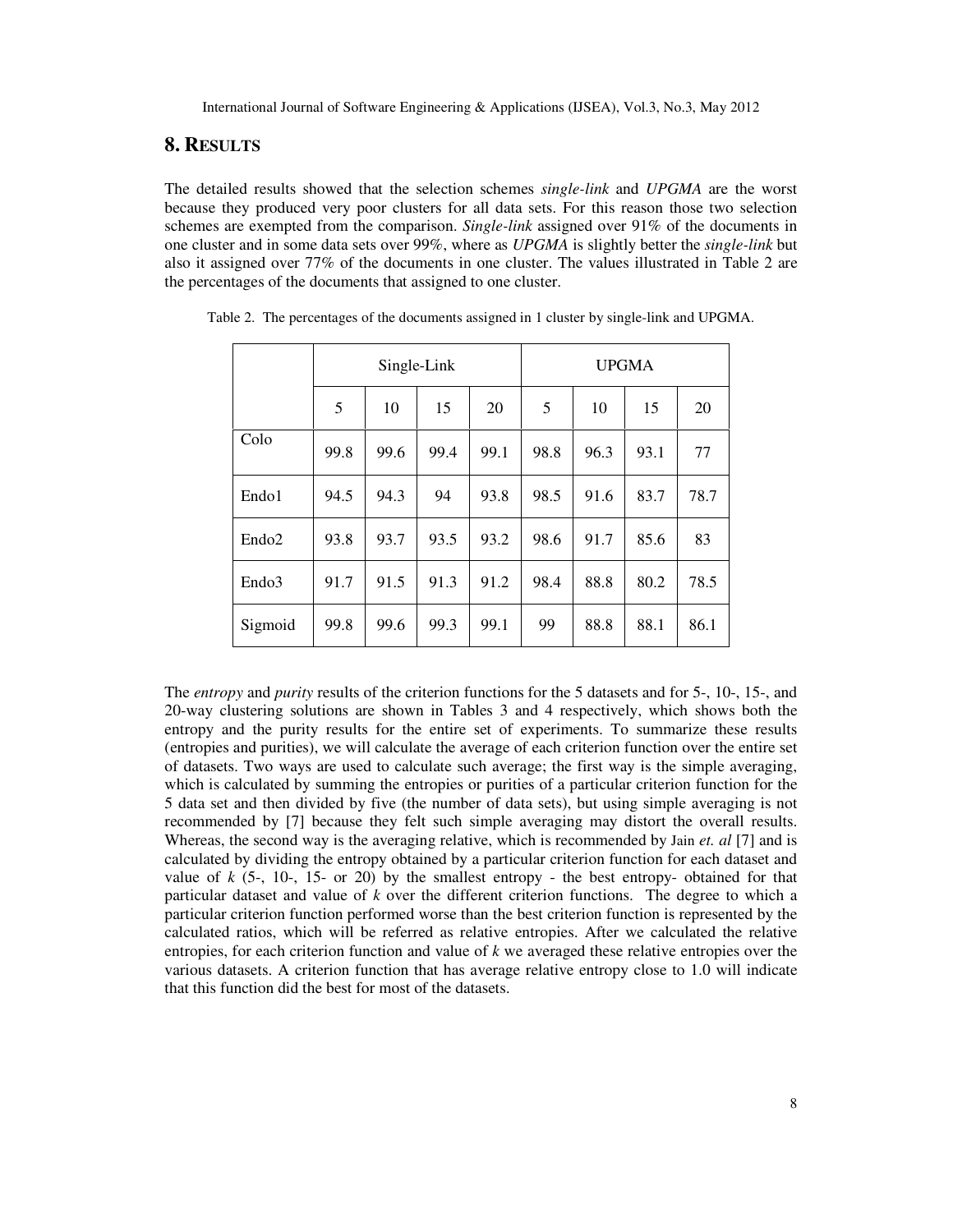|                | # of Clusters $= 5$ |       |                      |       |         |                      | # of Clusters = $10$ |                   |       |         |
|----------------|---------------------|-------|----------------------|-------|---------|----------------------|----------------------|-------------------|-------|---------|
|                | Colo                | Endo1 | Endo <sub>2</sub>    | Endo3 | Sigmoid | Colo                 | Endo1                | Endo <sub>2</sub> | Endo3 | Sigmoid |
| $_{\rm I1}$    | 0.444               | 0.516 | 0.372                | 0.432 | 0.423   | 0.320                | 0.457                | 0.350             | 0.375 | 0.372   |
| I2             | 0.403               | 0.476 | 0.419                | 0.444 | 0.423   | 0.310                | 0.463                | 0.355             | 0.413 | 0.395   |
| E1             | 0.386               | 0.489 | 0.422                | 0.473 | 0.423   | 0.327                | 0.478                | 0.381             | 0.420 | 0.385   |
| G <sub>1</sub> | 0.419               | 0.479 | 0.435                | 0.448 | 0.411   | 0.268                | 0.458                | 0.382             | 0.429 | 0.368   |
| H1             | 0.441               | 0.487 | 0.388                | 0.445 | 0.434   | 0.331                | 0.467                | 0.372             | 0.376 | 0.390   |
| H2             | 0.399               | 0.493 | 0.385                | 0.448 | 0.43    | 0.320                | 0.480                | 0.381             | 0.418 | 0.375   |
| Clink          | 0.510               | 0.500 | 0.439                | 0.469 | 0.477   | 0.375                | 0.488                | 0.381             | 0.439 | 0.433   |
|                |                     |       | # of Clusters = $15$ |       |         | # of Clusters = $20$ |                      |                   |       |         |
|                | Colo                | Endo1 | Endo <sub>2</sub>    | Endo3 | Sigmoid | $\text{Colo}$        | Endo1                | Endo <sub>2</sub> | Endo3 | Sigmoid |
| $_{\rm I1}$    | 0.317               | 0.442 | 0.342                | 0.365 | 0.358   | 0.305                | 0.437                | 0.318             | 0.361 | 0.346   |
| I2             | 0.304               | 0.450 | 0.339                | 0.378 | 0.366   | 0.298                | 0.418                | 0.331             | 0.366 | 0.357   |
| E1             | 0.313               | 0.470 | 0.355                | 0.386 | 0.361   | 0.306                | 0.442                | 0.348             | 0.381 | 0.352   |
| G <sub>1</sub> | 0.257               | 0.438 | 0.381                | 0.399 | 0.354   | 0.252                | 0.429                | 0.360             | 0.396 | 0.343   |
| H1             | 0.313               | 0.455 | 0.342                | 0.355 | 0.370   | 0.300                | 0.423                | 0.336             | 0.349 | 0.350   |
| H2             | 0.314               | 0.474 | 0.357                | 0.382 | 0.346   | 0.310                | 0.460                | 0.344             | 0.360 | 0.343   |
| Clink          | 0.343               | 0.477 | 0.378                | 0.430 | 0.388   | 0.334                | 0.473                | 0.356             | 0.424 | 0.374   |

Table 3. Entropy values for the various datasets and criterion functions for the clustering solutions obtained via *k*-cluster.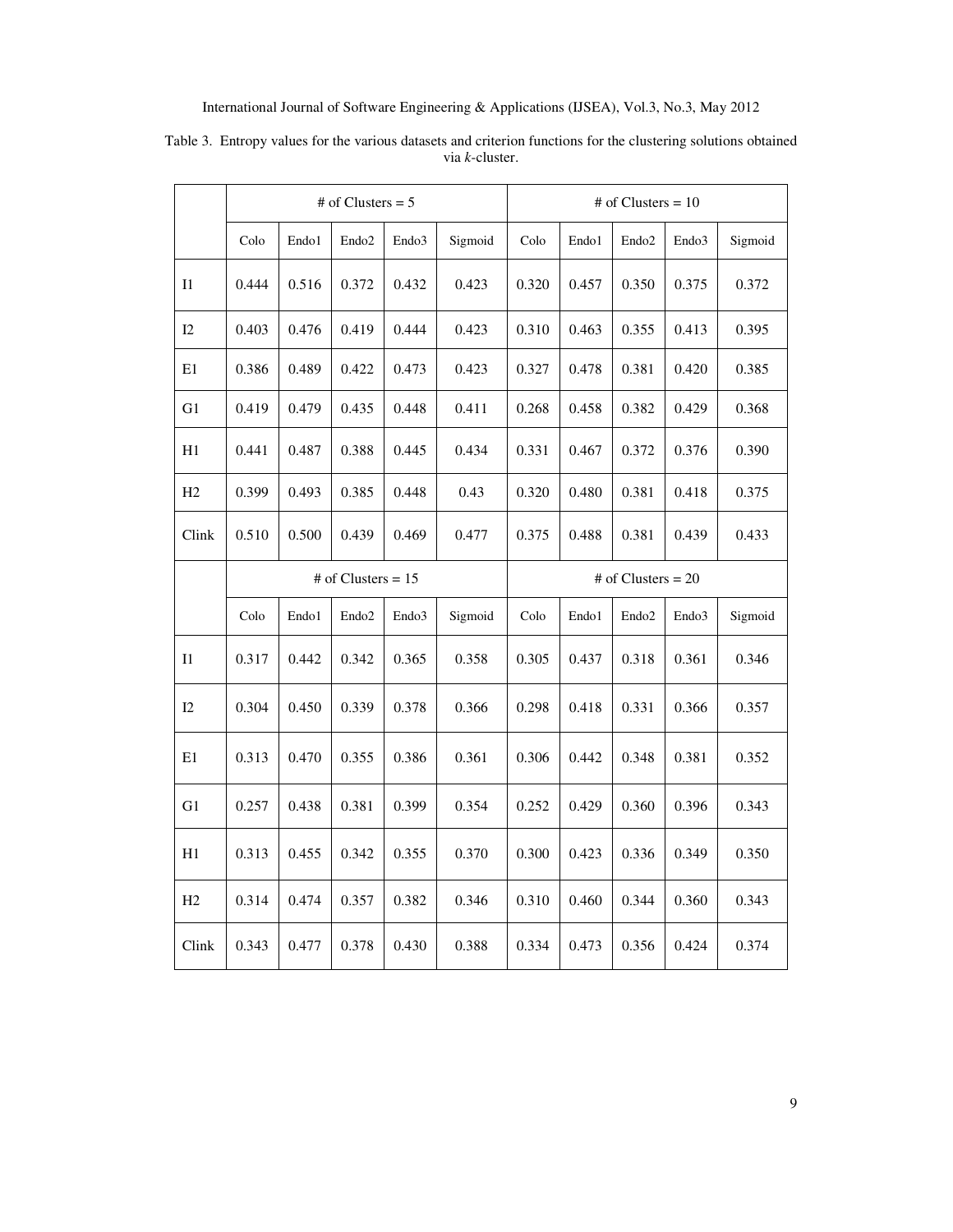|                | # of Clusters = $5$ |       |                      |       |         |                      |       | # of Clusters = $10$ |       |         |
|----------------|---------------------|-------|----------------------|-------|---------|----------------------|-------|----------------------|-------|---------|
|                | Colo                | Endo1 | Endo <sub>2</sub>    | Endo3 | Sigmoid | Colo                 | Endo1 | Endo <sub>2</sub>    | Endo3 | Sigmoid |
| $_{\rm I1}$    | 0.719               | 0.519 | 0.618                | 0.626 | 0.525   | 0.819                | 0.614 | 0.634                | 0.681 | 0.569   |
| I2             | 0.726               | 0.631 | 0.574                | 0.626 | 0.502   | 0.837                | 0.631 | 0.640                | 0.664 | 0.544   |
| E1             | 0.755               | 0.603 | 0.592                | 0.619 | 0.551   | 0.823                | 0.619 | 0.640                | 0.673 | 0.600   |
| G1             | 0.692               | 0.609 | 0.544                | 0.624 | 0.570   | 0.861                | 0.635 | 0.618                | 0.637 | 0.623   |
| H1             | 0.692               | 0.559 | 0.625                | 0.629 | 0.519   | 0.825                | 0.599 | 0.625                | 0.676 | 0.567   |
| H2             | 0.759               | 0.593 | 0.638                | 0.631 | 0.562   | 0.824                | 0.612 | 0.638                | 0.669 | 0.605   |
| Clink          | 0.692               | 0.572 | 0.535                | 0.630 | 0.509   | 0.760                | 0.577 | 0.651                | 0.646 | 0.556   |
|                |                     |       | # of Clusters = $15$ |       |         | # of Clusters = $20$ |       |                      |       |         |
|                | Colo                | Endo1 | Endo <sub>2</sub>    | Endo3 | Sigmoid | Colo                 | Endo1 | Endo <sub>2</sub>    | Endo3 | Sigmoid |
| $_{\text{I}1}$ | 0.819               | 0.628 | 0.638                | 0.681 | 0.592   | 0.819                | 0.634 | 0.677                | 0.683 | 0.616   |
| I2             | 0.837               | 0.631 | 0.655                | 0.686 | 0.605   | 0.837                | 0.651 | 0.668                | 0.691 | 0.626   |
| E1             | 0.823               | 0.622 | 0.641                | 0.679 | 0.623   | 0.823                | 0.634 | 0.657                | 0.679 | 0.626   |
| G1             | 0.861               | 0.645 | 0.618                | 0.662 | 0.650   | 0.861                | 0.645 | 0.648                | 0.662 | 0.653   |
| H1             | 0.825               | 0.626 | 0.645                | 0.690 | 0.590   | 0.836                | 0.649 | 0.655                | 0.690 | 0.625   |
| H2             | 0.824               | 0.622 | 0.641                | 0.680 | 0.644   | 0.824                | 0.629 | 0.657                | 0.691 | 0.644   |
| Clink          | 0.769               | 0.604 | 0.653                | 0.646 | 0.604   | 0.769                | 0.605 | 0.662                | 0.649 | 0.609   |

Table 4. Purity values for the various datasets and criterion functions for the clustering solutions obtained via *k*-cluster.

In the same manner we calculate the average relative purity. Since the higher values of purity are better, the only difference is we divide a particular purity value with the highest purity value (the best purity), and then averaged them over the various datasets. The average relative purity will be interpreted in a similar manner as those of the average relative entropy (they are good if they are close to 1.0 and they are getting worse as they become greater than 1.0).

The values of the calculated average relative entropies and purities for the 5-, 10-, 15-, and 20 way clustering solutions are shown in Table 5. The columns labeled 'Avg' contain the simple average of these relative averages over the four sets of k-clustering solutions. The columns labeled '%W' show the difference of percentages between each criterion function and the best one, for example, the average relative entropy value of *I1* criterion function is 9% worse that the best one which is *UPGMA*. The bolded and underlined entries show the criterion functions that performed the best, and the bolded entries show the criterion functions that performed within 2% of the best. The relationship between the different criterion function and entropy is showed in Figure 1 and for Purity in Figure 2.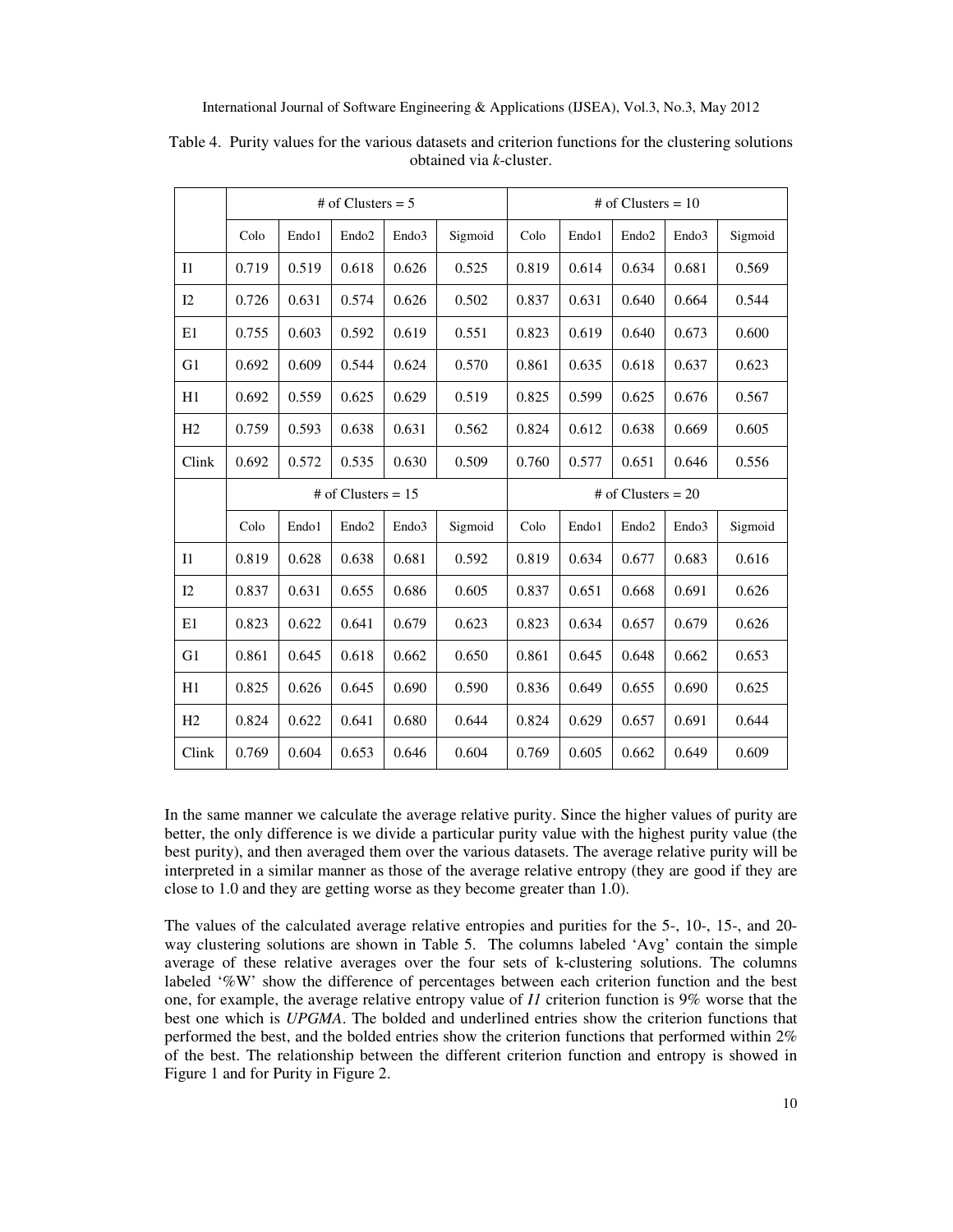|                | <b>Entropy</b> |       |       |       |       |        | <b>Purity</b> |       |       |       |       |                |
|----------------|----------------|-------|-------|-------|-------|--------|---------------|-------|-------|-------|-------|----------------|
|                | 5              | 10    | 15    | 20    | Avg.  | $\%$ W | 5             | 10    | 15    | 20    | Avg.  | $\%\mathbf{W}$ |
| $_{\rm II}$    | 1.176          | 1.171 | 1.151 | 1.159 | 1.164 | 1.8    | 0.836         | 0.810 | 0.820 | 0.837 | 0.826 | 1.10           |
| I <sub>2</sub> | 1.074          | 1.249 | 1.209 | 1.188 | 1.180 | 3.1    | 0.843         | 0.792 | 0.816 | 0.830 | 0.820 | 0.37           |
| E1             | 1.136          | 1.218 | 1.204 | 1.195 | 1.188 | 3.8    | 0.826         | 0.815 | 0.823 | 0.831 | 0.824 | 0.86           |
| G1             | 1.067          | 1.422 | 1.423 | 1.413 | 1.331 | 14.1   | 0.878         | 0.784 | 0.798 | 0.806 | 0.817 | 0.00           |
| H1             | 1.131          | 1.17  | 1.173 | 1.172 | 1.162 | 1.6    | 0.874         | 0.798 | 0.818 | 0.827 | 0.829 | 1.47           |
| H <sub>2</sub> | 1.119          | 1.234 | 1.193 | 1.172 | 1.180 | 3.1    | 0.839         | 0.813 | 0.828 | 0.836 | 0.829 | 1.47           |
| Clink          | 1.091          | 1.129 | 1.176 | 1.174 | 1.143 | 0.0    | 0.849         | 0.839 | 0.852 | 0.857 | 0.849 | 3.92           |

Table 5. Averaged relative entropies and purities over the 5 datasets for different criterion functions for the clustering solutions obtained via *k*-cluster.



Figure 1. Entropy vs. Criterion functions for four clustering.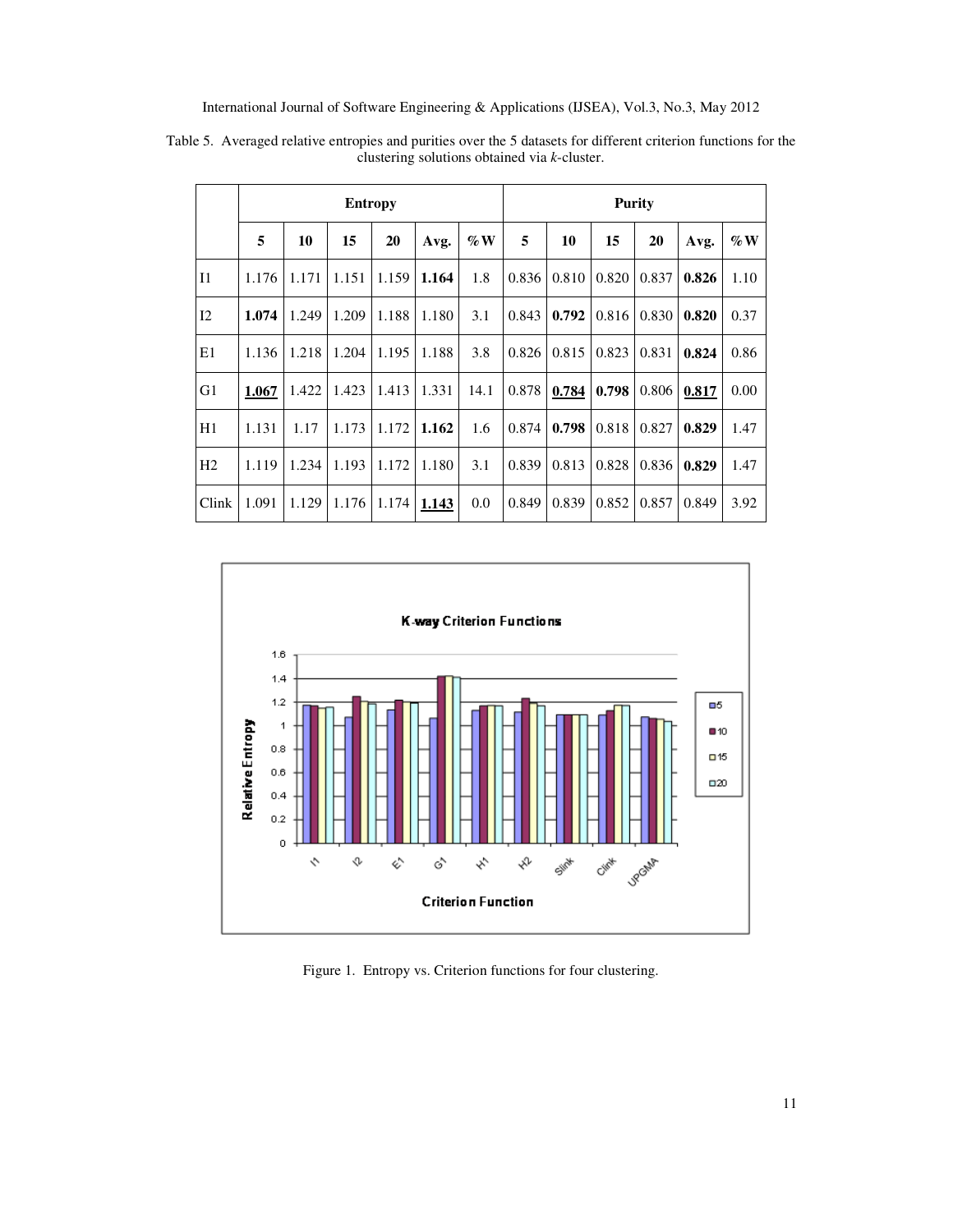

Figure 2. Purity vs. Criterion functions for four clustering.

In the same way of calculating the averaged relative of entropy, we calculate the averaged relative of the clustering time for each criterion function for the four k-clustering which is illustrated in Table 6 and Figure 3.

|                | 5      | 10     | 15     | 20     | Average |  |
|----------------|--------|--------|--------|--------|---------|--|
| 11             | 8.55   | 8.39   | 8.42   | 8.43   | 8.45    |  |
| I2             | 8.42   | 8.39   | 8.43   | 8.38   | 8.41    |  |
| E1             | 8.73   | 8.68   | 8.76   | 8.66   | 8.71    |  |
| G1             | 11.86  | 11.81  | 11.91  | 11.80  | 11.85   |  |
| H1             | 366.20 | 360.83 | 371.33 | 377.65 | 369.00  |  |
| H <sub>2</sub> | 271.38 | 281.61 | 275.14 | 278.95 | 276.77  |  |
| Clink          | 7.80   | 7.78   | 7.84   | 7.80   | 7.81    |  |

|  |  |  | Table 6. Averaged relative clustering time. |
|--|--|--|---------------------------------------------|
|--|--|--|---------------------------------------------|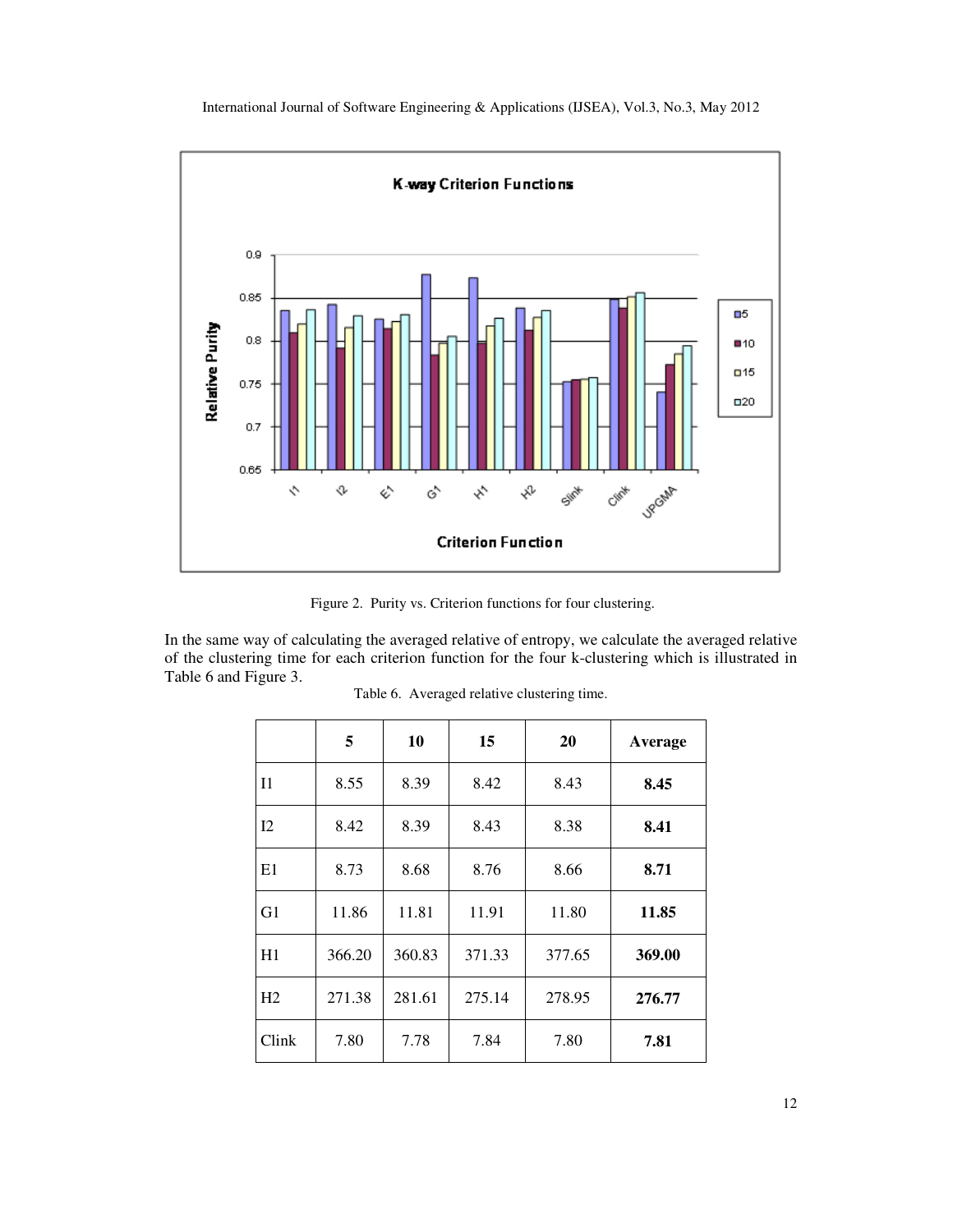

Figure 3. **:** Average relative clustering time.

# **9. COMPARISON AND DISCUSSION**

As we mentioned earlier, *Single-Link* and *UPGMA* will be exempted from the comparison because of their poor quality clusters. There are number of observations can be made by analyzing the results shown in table 5. First, in term of entropy the best criterion function is the *Clink*. And the *G1* is 14% worse than the best criterion function. *I1* and *H1* criterion functions perform the next best within 2% of the best. *I2*, *E1* and *H2* criterion functions always perform somewhere in the middle and they are less than the average 4% worse in terms of entropy. On the other hand, in term of purity, *G1* is the best criterion function. The other criterion functions except *Clink* are the next best within 2% of the best. *Clink* is within 4% of the best so it is not so much worse. For both purity and entropy we will find that *I1* and *H1* within 2% of the best. *I1* is only 1.8% worse that the best in term of entropy and 1.1% worse than the best in term of purity. *H1* is 1.6% worse than the best in term of entropy and 1.47% worse than the best in term of purity.

# **10. CONCLUSION**

In this paper we experimentally evaluated different agglomerative algorithms to obtain highquality clusters for clustering medical documents. Six criterion functions and three selection schemes are included in the comparison. Our experimental results showed that *G1* is the best criterion function when the quality is evaluated using purity. In addition, *Clink* criterion function is the best solution when the quality is evaluated using entropy. If we take into account both entropy and purity for the evaluation of different criterion function we found out that *I1* is the best followed by *H1*.

# **REFERENCES**

[1] Jonathan C. Prather, David F. Lobach, Linda K. Goodwin, Joseph W. Hales, Marvin L. Hage and W. Edward Hammond. *Medical Data Mining: Knowledge Discovery in a Clinical Data Warehouse*. American Medical Informatics Association Annual Fall Symposium (formerly SCAMC). p 101-5. 1997.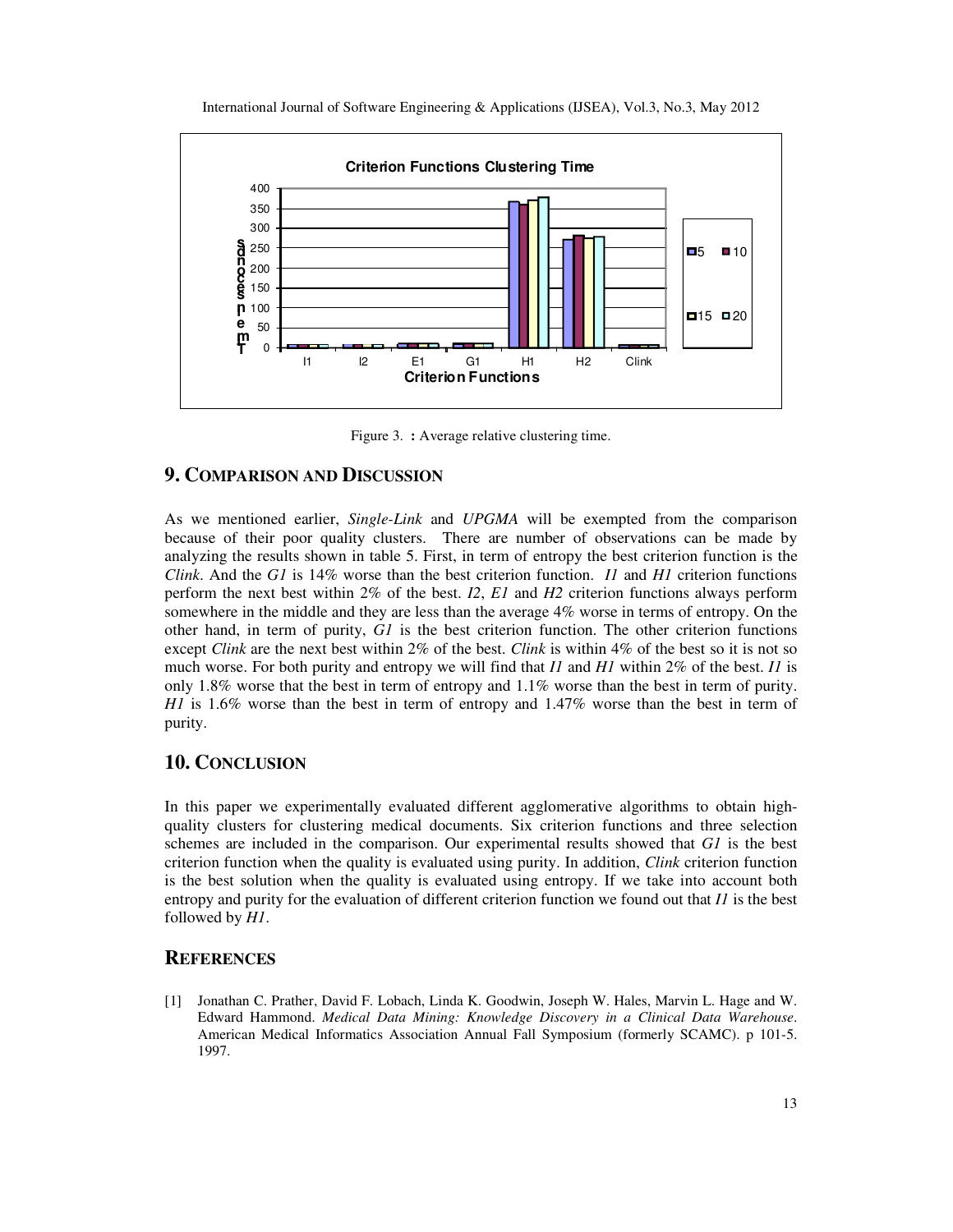- [2] Douglass R. Cutting, David R. Karger, Jan O. Pedersen, and John W. Tukey, *Scatter/Gather: A Cluster-based Approach to Browsing Large Document Collections*, SIGIR '92, Pages 318 – 329, 1992.
- [3] Daphe Koller and Mehran Sahami, *Hierarchically classifying documents using very few words*, Proceedings of the 14th International Conference on Machine Learning (ML), Nashville, Tennessee, Pages 170-178, 1997.
- [4] Michael Steinbach, George Karypis, Vipin Kumar. A Comparison of Document Clustering Techniques. Technical Report #00-034. Department of Computer Science and Engineering. University of Minnesota. USA.
- [5] Ying Zhao, George Karypis. *Evaluation of Hierarchical Clustering Algorithms for Document Datasets*. Technical Report #02-022. Department of Computer Science. University of Minnesota.
- [6] Sudipto Guha, Rajeev Rastogi, and Kyuseok Shim. *CURE: An efficient clustering algorithm for large databases*. In *Proc. of 1998 ACMSIGMOD Int. Conf. On Management of Data*, 1998.
- [7] A. K. Jain, M. N. Murty, P. J. Flyn. 1999. *Data Clustering: A Review*. ACM Computing Surveys, Vol. 31, No. 3, September 1999.
- [8] Ying Zhao and George Karypis. *Hierarchical Clustering Algorithms for Document Datasets*. Technical Report #03-027, Department of Computer Science, University of Minnesota, Minneapolis, MN, 2002. available at http://www.cs.umn.edu/˜karypis
- [9] Ying Zhao and George Karypis. Comparison of Agglomerative and Partitional Document Clustering Algorithms.
- [10] Raza Ali, Usman Ghani and Aasim Saeed. *Data Clustering and Its Applications*.
- [11] Ying Zhao and George Karypis. *Criterion functions for document clustering: Experiments and analysis*. Technical Report TR #01–40, Department of Computer Science, University of Minnesota, Minneapolis, MN, Feb 2002. Available on the WWW at *http://cs.umn.edu/˜karypis/publications*.
- [12] King-Ip Lin, Ravikumar Kondadadi. A Word-Based Soft Clustering Algorithm For Documents. Department of Mathematical Sciences, The University of Memphis, Memphis, TN 38152, USA.
- [13] Un Yong Nahm and Raymond J. Mooney. Text Mining with Information Extraction. AAAI Symposium on Mining Answers from Texts and Knowledge Bases, Stanford, CA, 2002.
- [14] SAS Institute Inc. *SAS Enterprise Miner*. 2004.
- [15] SAS Institute Inc. *SAS Text Miner*. 2004.
- [16] M. F. Porter. *An Algorithm for Suffix Stripping*. Program. 1980.
- [17] George Karypis. *CLUTO: A Clustering Toolkit*. Technical Report: #02-017. University of Minnesota, Department of Computer Science. November 28, 2003.
- [18] A. K. Jain and R. C. Dubes. *Algorithms for Clustering Data*. Prentice Hall, 1988.
- [19] C. J. Bowles, R Leicester, C. Romaya, E. Swarbrick, C. B. Williams and O. Epstein. *A Prospective Study of Colonoscopy Practice in the UK today: are we Adequately Prepared for national colorectal Cancer Screening Tomorrow?* International Journal of Gastroenterology and Hepatology. Jun 2003.
- [20] Jackson Gastroenterology, *Colonoscopy*. 2002. http://www.gicare.com/pated/ epdgs19.htm
- [21] The Cancer Information Network. *What Is Colonoscopy: An Overview*. http://www. ontumor. com/ colorectal/colonoscopy/
- [22] National Institute of Diabetes and Digestive and Kidney Diseases. Colonoscopy. National Institutes of Health. Bethesda, MD. http://digestive.niddk.nih.gov/ ddiseases/pubs/colonoscopy/
- [23] Jackson Gastroenterology, *Upper GI Endoscopy* . 2002. http://www.gicare.com/ pated/epdgs18.htm
- [24] National Institute of Diabetes and Digestive and Kidney Diseases. *Upper Endoscopy*. National Institutes of Health. Bethesda, MD. http://digestive.niddk.nih.gov/ddiseases/pubs/ upperendoscopy /index.htm
- [25] U.S. National Library of Medicine. *Medical Encyclopedia: Colonoscopy*. Bethesda, MD, JAN 2005. http://www.nlm.nih.gov/medlineplus/ency/imagepages/1083.htm
- [26] Jackson Gastroenterology. *Flexible Sigmoidoscopy*. 2002. http://www.gicare.com/pated/ epdgs23.htm
- [27] National Institute of Diabetes and Digestive and Kidney Diseases. *Flexible Sigmoidoscopy*. National Institutes of Health. Bethesda, MD. http://digestive. niddk.nih.gov/ddiseases/pubs/upperendoscopy/index.htm
- [28] U.S. National Library of Medicine. *Medical Encyclopedia: Sigmoidoscopy*. Bethesda, MD, JAN 2005. http://www.nlm.nih.gov/medlineplus/ency/article/003885.htm
- [29] George Karypis. *Doc2Mat: Converting Documents into vector-space format*.
- [30] Claude E. Shannon, *A Mathematical theory of communication*, Bell System Technical Journal, Vol. 27, pp. 379-423. 1948.